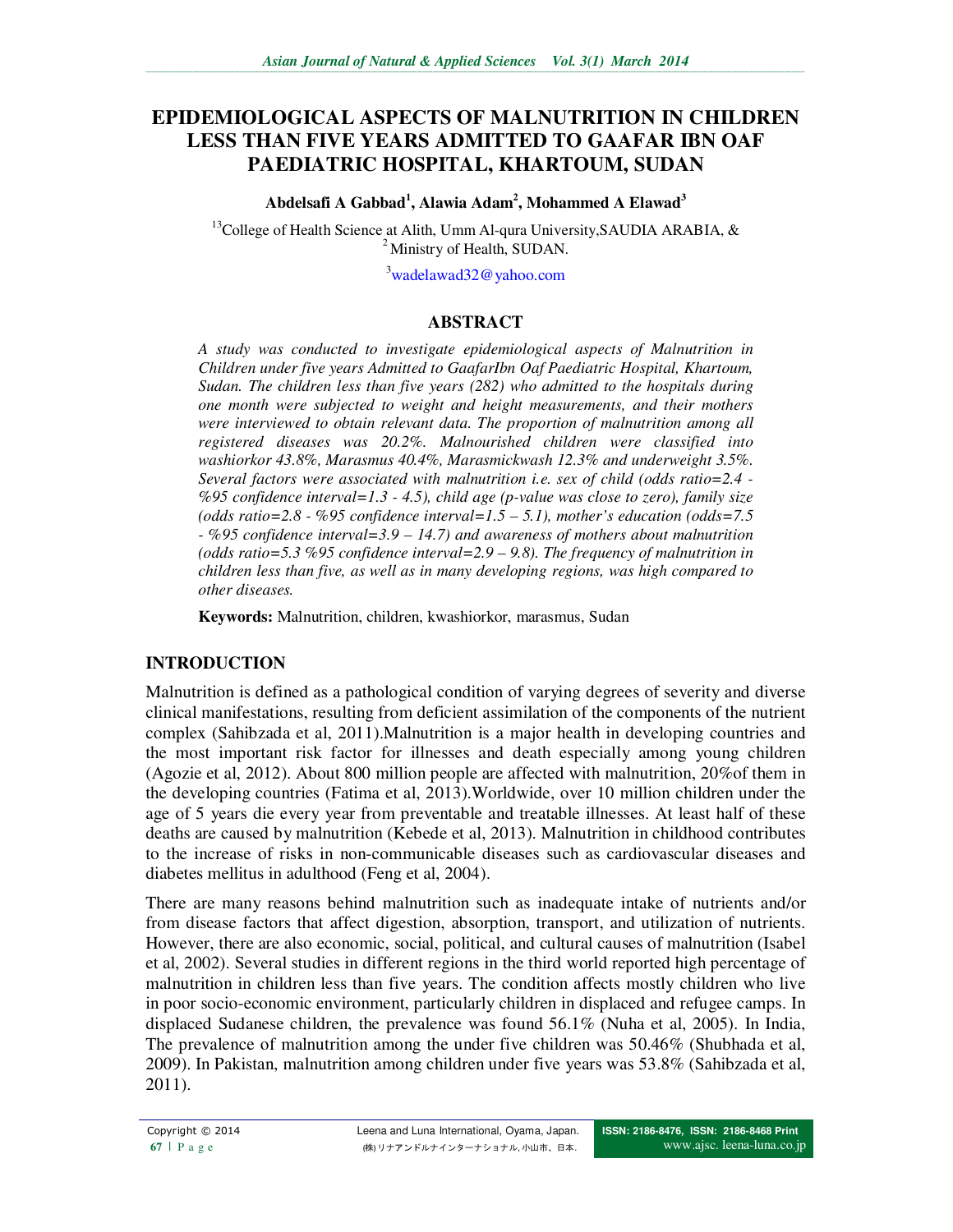Child age is one of factors associated with malnutrition (Kebede et al, 2013). The malnutrition is also associated with mothers' education, weaning of the child, income of the family and family size (Sahibzada et al, 2011). In a study carried out in Karachi, it was found that Mother's literacy status has a definite association with the malnutrition of the children <3 years (Syed et al, 2005). Malnutrition can be cured by removing the causes and contributory factors behind it. The improvement of nutrition resulted in reduction of high mortality rates among children less than five years, the assurance of physical growth, social and mental development of children as well as academic achievement (Agozie et al, 2012).

This study aimed at identifying percentage of malnutrition in different forms (Kwashiorkor and Marasmus &Mrasmic Kwashiorkor) and associated factors among children under five admitted to GaafarIbn Oaf Paediatric Hospital, Khartoum, Sudan.

### **MATERIALS AND METHODS**

#### **Operation Definition of Malnourished Child**

A child was labeled as malnourished if any of the nutritional assessment indices weight for height, weight for age, or height for age is abnormal.

#### **Anthropometric Measurements:**

The children less than five years (282) who admitted to GaafarIbn Oaf Paediatric Hospital, Khartoum, Sudan during one month were subjected to weight and height measurements.

### **Weight Determination**

The child's weight was measured using the portable hanging scale (Salter scale). After hanging the scale securely, the needle adjusted to zero and then the child placed in the basket hanged from the scale. The weight was measured in kilograms to the nearest 100 grams. Then weight for age for each child was determined.

#### **Height Determination**

Height for each child in the selected sample was measured using tape scale and registered in cm.

#### **Classification Of Malnutrition**

| Weight<br>for<br>(Gomez) | Age | With Edema           | Without Edema  |
|--------------------------|-----|----------------------|----------------|
| $60 - 80\%$              |     | kwashiorkor          | undernutrition |
| $<60\%$                  |     | marasmic-kwashiorkor | marasmus       |

**Malnutrition was classified according to Gomez classification** 

Mothers were interviewed to collect other relevant data

## **RESULTS**

Proportion of malnutrition among all registered diseases was 20.2% as shown in figure one. Malnutrition was found in different forms i.e. Kwashiorkor 43.8%, Marasmus 40.4%, Marasmickwash  $12.3\%$  and underweight  $3.5\%$ . (table1). Several factors were associated with malnutrition i.e. sex of child (odds ratio=2.4 - %95 confidence interval=1.3 - 4.5), child age (p-value was close to zero), family size (odds ratio=2.8 - %95 confidence interval= $1.5 - 5.1$ ), mother's education (odds=7.5 - %95 confidence interval=3.9 – 14.7) and awareness of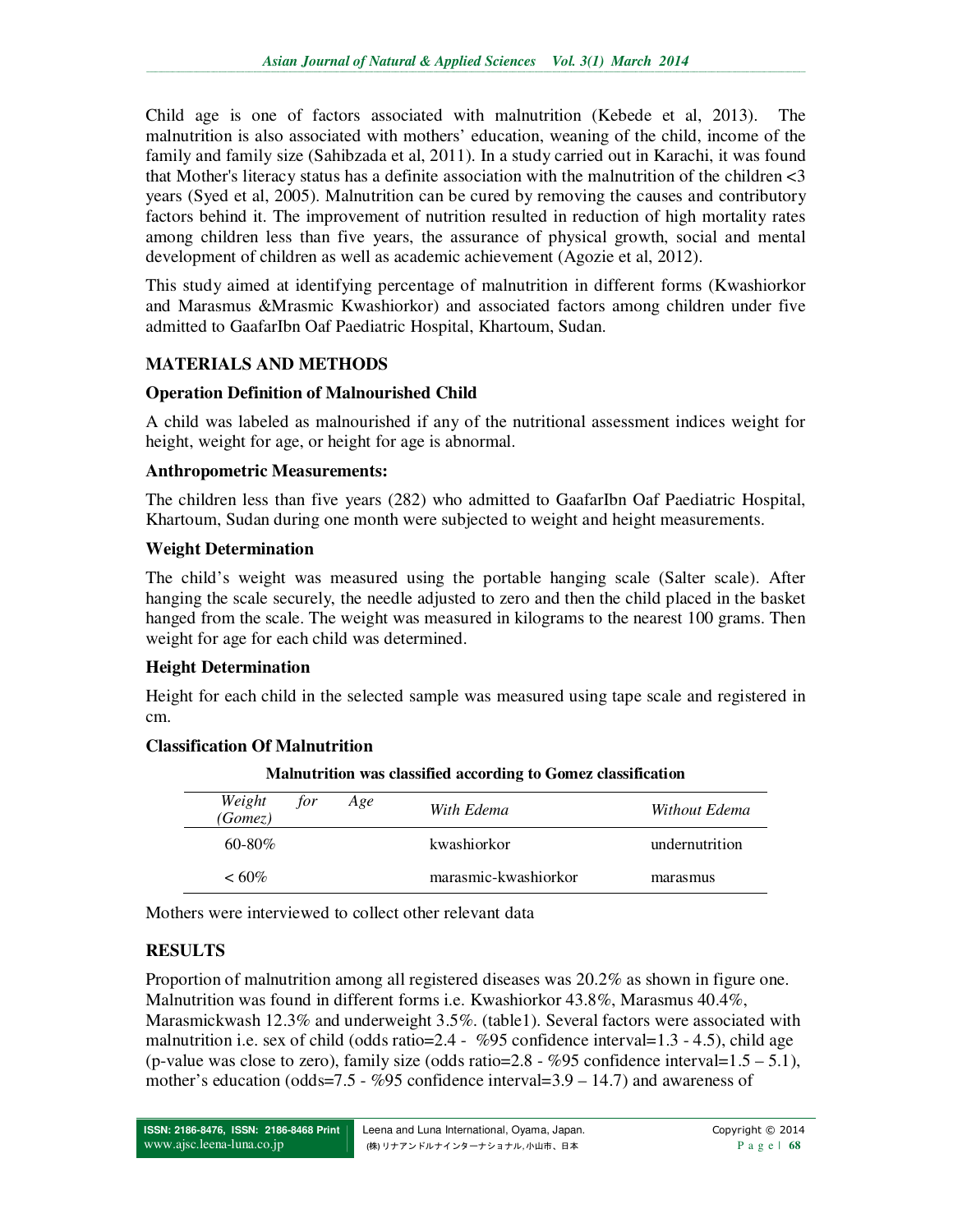mothers about malnutrition (odds ratio=5.3 %95 confidence interval=2.9 – 9.8) as displayed in table 2.



Figure 1: Proportional rate of Malnutrition in children Admitted to GaafarIbnAof Hospital, Khartoum, Sudan

| Table 1: Classification of malnutrition in children Admitted to GaafarIbnAof Hospital, |
|----------------------------------------------------------------------------------------|
| Khartoum, Sudan                                                                        |

| <i>Malnutrition</i> | N <sub>O</sub> | Percentage |
|---------------------|----------------|------------|
| Kwashiorkor         | 25             | 43.8       |
| <b>Marasmus</b>     | 23             | 40.4       |
| Marasmickwash       | 7              | 12.3       |
| Under weight        | 2              | 3.5        |
| Total               | 57             | 100        |

#### **Table 2: Associated factors with malnutrition in children Admitted to GaafarIbnAof Hospital, Khartoum, Sudan**

|                | <i>Malnutrition</i> |      |                |      |       |      |               |                                |         |
|----------------|---------------------|------|----------------|------|-------|------|---------------|--------------------------------|---------|
| Child sex      | Malnourishe<br>d    |      | Well-nourished |      | Total |      | Odds<br>ratio | %95<br>confidenc<br>e interval | P value |
|                | No                  | $\%$ | N <sub>o</sub> | $\%$ | No    | $\%$ |               |                                |         |
| Male           | 32                  | 29.1 | 78             | 70.9 | 110   | 39   | 2.4           | $1.3 - 4.5$                    |         |
| Female         | 25                  | 14.5 | 147            | 85.5 | 172   | 61   |               |                                |         |
| Child age      |                     |      |                |      |       |      |               |                                |         |
| $< 6$ months   | 14                  | 17.7 | 65             | 82.3 | 79    | 28   |               |                                |         |
| $6 - 18$ month | 23                  | 65.7 | 12             | 34.3 | 35    | 12.5 |               |                                |         |
| $19-32$ month  | 13                  | 16.5 | 66             | 83.5 | 79    | 28   |               |                                | 0.0000  |
| 33-48 month    | 1                   | 2.9  | 33             | 97.1 | 34    | 12   |               |                                |         |

Copyright © 2014 Leena and Luna International, Oyama, Japan. 69 | P a g e (株) リナアンドルナインターナショナル, 小山市、日本.

**ISSN: 2186-8476, ISSN: 2186-8468 Print**  www.ajsc. leena-luna.co.jp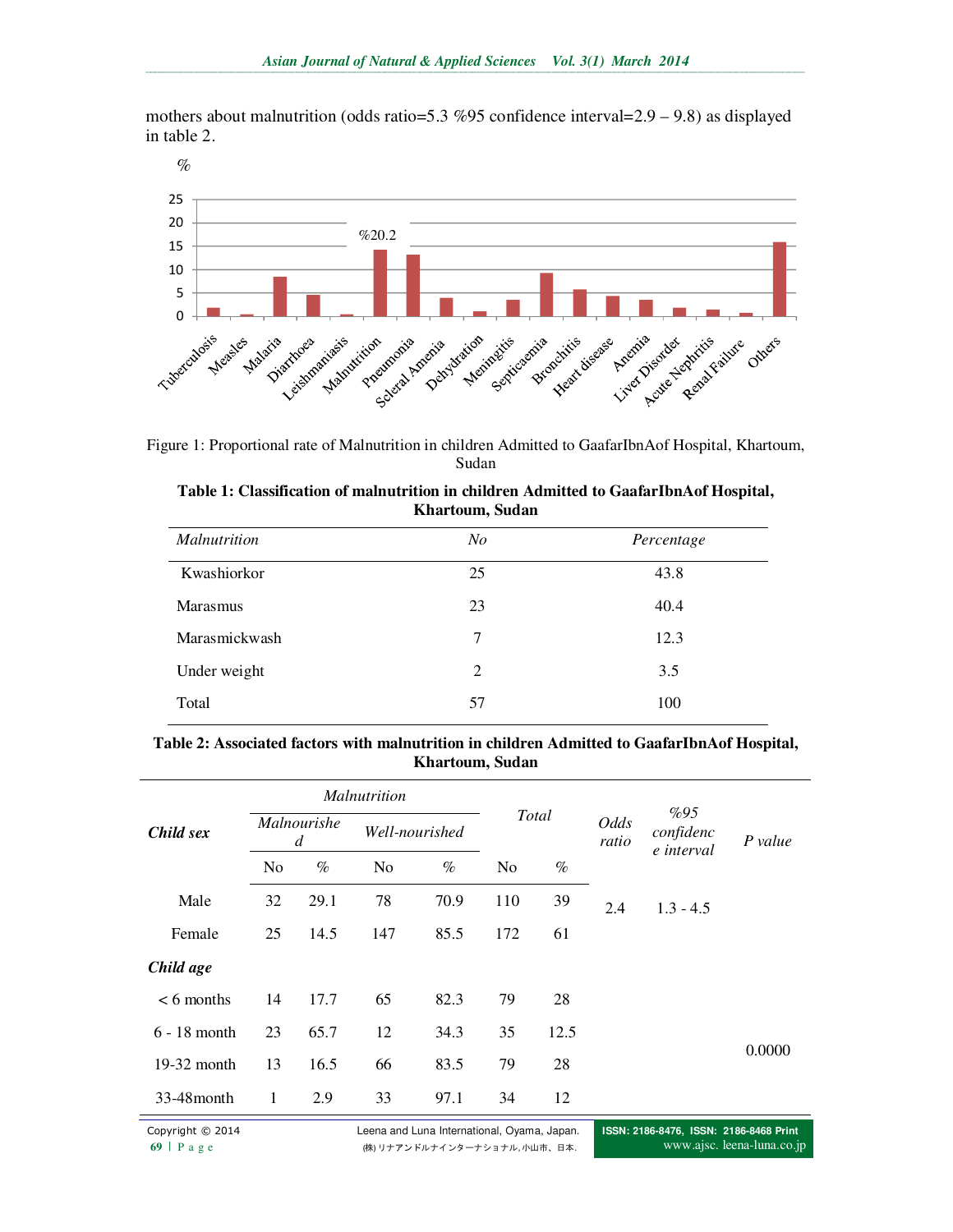| 49-60 month        | 6  | 10.9 | 49  | 89.1 | 55  | 19.5 |     |              |  |
|--------------------|----|------|-----|------|-----|------|-----|--------------|--|
| Family size        |    |      |     |      |     |      |     |              |  |
| > 6                | 34 | 30.3 | 78  | 69.7 | 112 | 39.7 | 2.8 | $1.5 - 5.1$  |  |
| $2 - 6$            | 23 | 13.5 | 147 | 86.5 | 170 | 60.3 |     |              |  |
| Mother's education |    |      |     |      |     |      |     |              |  |
| Illiterate         | 27 | 52.9 | 24  | 47.1 | 51  | 18.1 | 7.5 | $3.9 - 14.7$ |  |
| Educated           | 30 | 13   | 201 | 87   | 231 | 81.9 |     |              |  |
| Mother awareness   |    |      |     |      |     |      |     |              |  |
| Not aware          | 35 | 40.2 | 52  | 59.8 | 87  | 30.9 | 5.3 | $2.9 - 9.8$  |  |
| Aware              | 22 | 11.3 | 173 | 88.7 | 195 | 69.1 |     |              |  |

### **DISCUSSION**

Children are vulnerable group; they tend to develop nutritional disorders if they are not feeding properly. Malnutrition is a common one of these disorders particularly among children less than five years in developing countries. In the present study approximately malnutrition represented 20.2% (57 children) of all recorded diseases in GaafarIbn Oaf Paediatric Hospital, Khartoum, Sudan during one month. This percentage includes Kwashiorkor, Marasmus, Marasmickwash and underweight. Several studies reported high frequencies of malnutrition in children less than five years. On example way in displaced Sudanese children, the prevalence was found 56.1% , about 38.2% of malnourished children were classified as underweight and 0.9% marasmus

 (Nuha et al, 2005). In India was 50.46% (Shubhada et al, 2009) and in Pakistan 53.8% (Sahibzada et al, 2011). Although the period of study was short, this percentage is high and indicates to presence of public health problem. We think there are many other malnourished children in the catchment area did not come to health care settings absolutely.

Many authors attributed the high prevalence of malnutrition to many host factors. The study found that there were strong statistical significance between malnutrition and sex of child (odds ratio=2.4 - %95 confidence interval=1.3 - 4.5), child age (p-value was close to zero), family size (odds ratio=2.8 -  $\%95$  confidence interval=1.5 - 5.1), mother's education (odds=7.5 - %95 confidence interval=3.9 – 14.7) and awareness of mothers about malnutrition (odds ratio=5.3 %95 confidence interval=2.9 – 9.8). Kepeda et al (2013) found that child age is associated with malnutrition  $(AOR=7.15; 95\%CI=2.33 - 21.90)$ . Ngianga et al (2011) reported that malnutrition was higher among children from non educated mother as well as finding obtained by Syed et al, (2005). The role of education and high awareness of mothers is to inform them with healthy habits as regards to nutritional value of nutrients and prevention of infectious diseases associated with malnutrition such as diarrhoea.

## **CONCLUSION**

The frequency of malnutrition in children less than five was high among all other registered diseases in GaafarIbn Oaf Paediatric Hospital, Khartoum, Sudan. Sex of child, child age, family size, mother's education and awareness were factors associated with malnutrition.